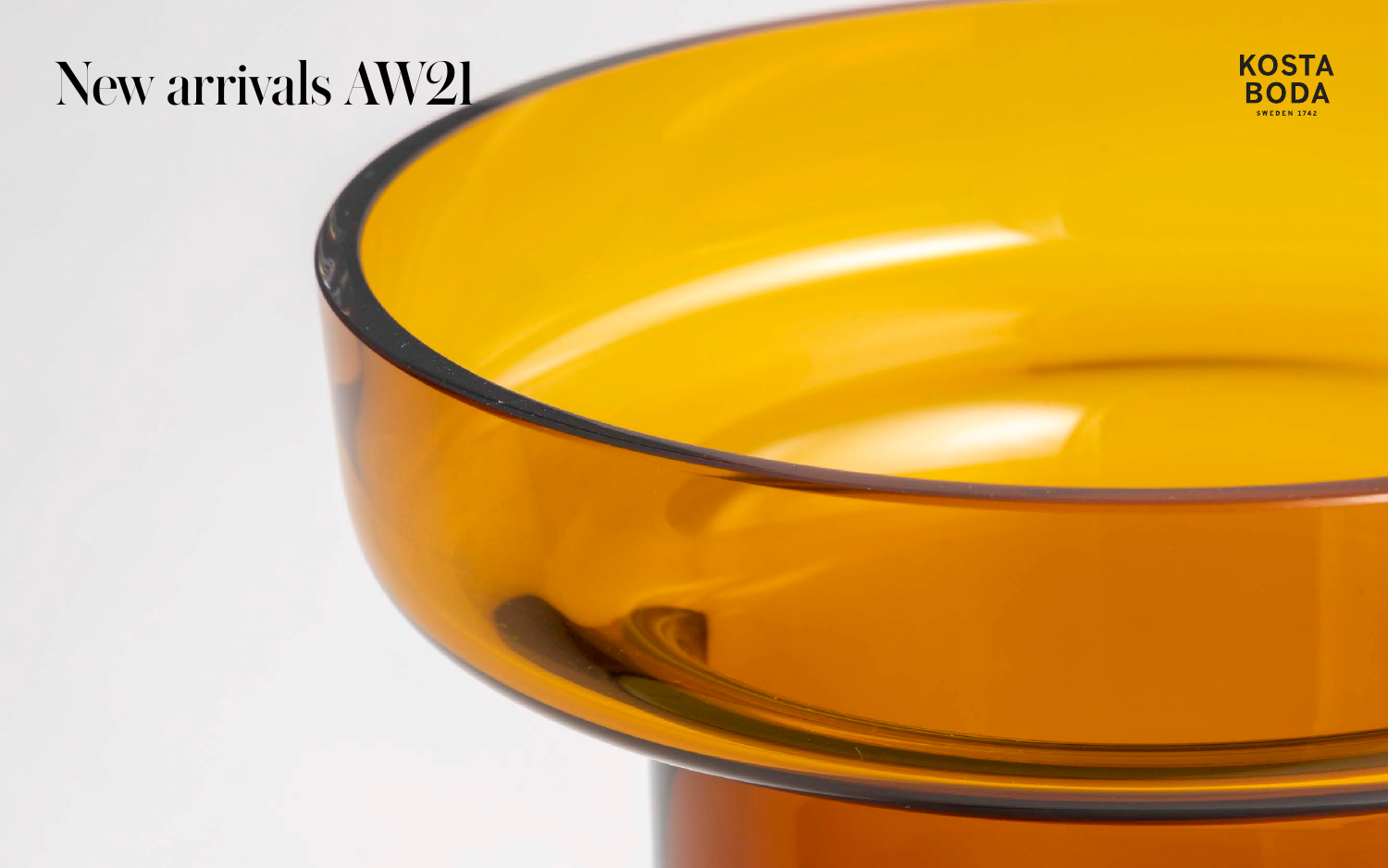LIMELIGHT TULIP VASE

**7042115** H 195 Ø 182 MM AMBER

**7042114** LIMELIGHT ROSE VASE H 230 Ø 155 MM AMBER



### Limelight Design Göran Wärff · 2017

when light is reflected.

#### Limelight was designed in the 1980s by Göran Wärff. The collection is distinguished for its optical effect which emerge at the bottom of the glass

The vases in the collection are created with a broad rim that supports, as well



as enhances the bouquet.



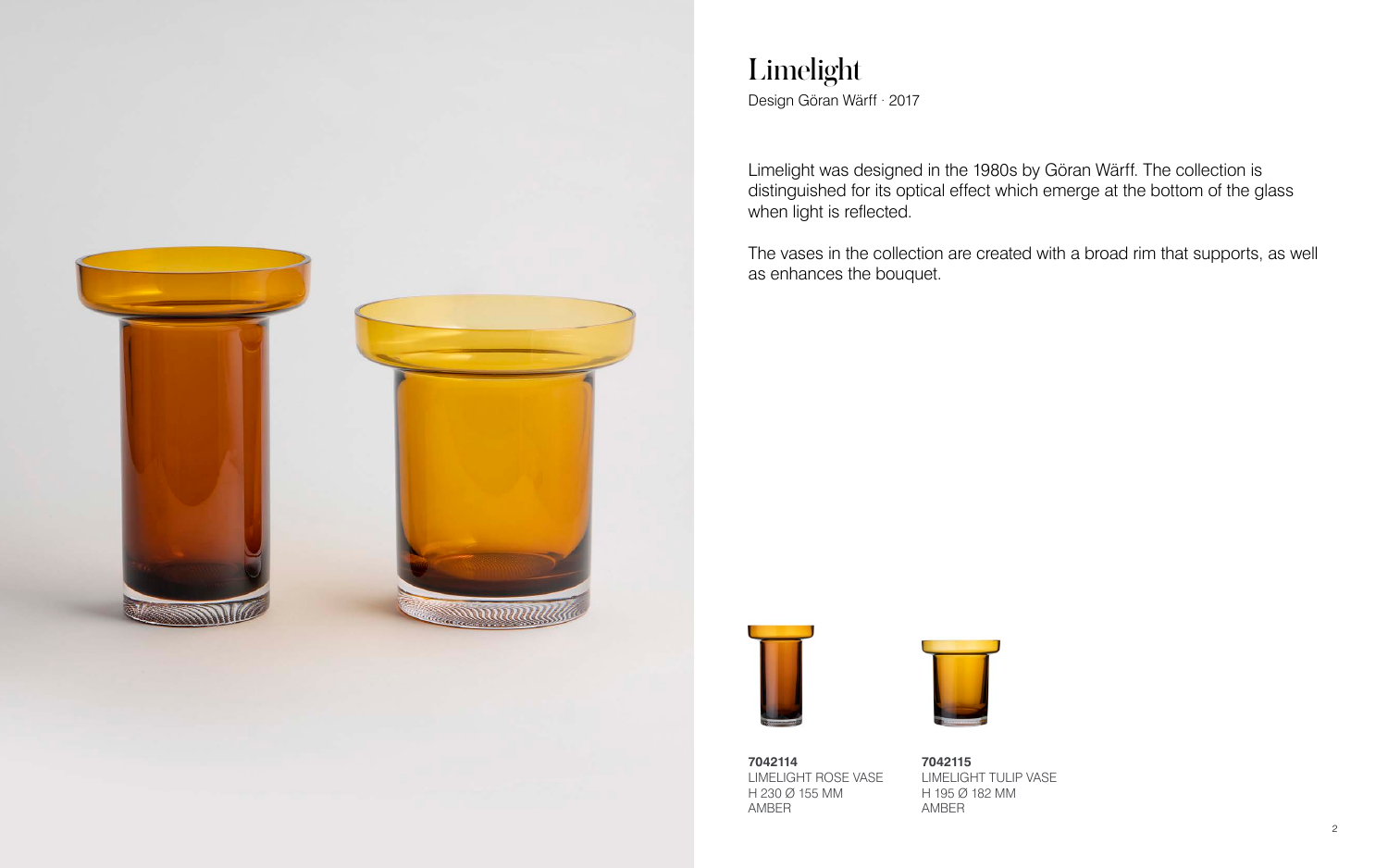**7062108** POLAR CANDLE HOLDER H 86 Ø 95 MM CLEAR

## Polar

Design Göran Wärff · 1974

#### **Open Archive**

With roots in history and a long tradition of close collaboration with creative artists and designers, Kosta Boda has established a rich archive of personal and inspiring objects and functional items. Among iconic collections and distinctive designs, products with high integrity are hand-picked, as relevant today as when they were originally launched.

"Glass is a liquid. It's as alive as rippling water. In Polar, I have frozen that *movement in time, capturing the convergence of ice and light in an optical phenomenon. Polar is uncompromising, filled with life and movement."*

Göran Wärff created Polar with inspiration from landscape and ice. A collection of glass sculptures and candle holders.

– Göran Wärff

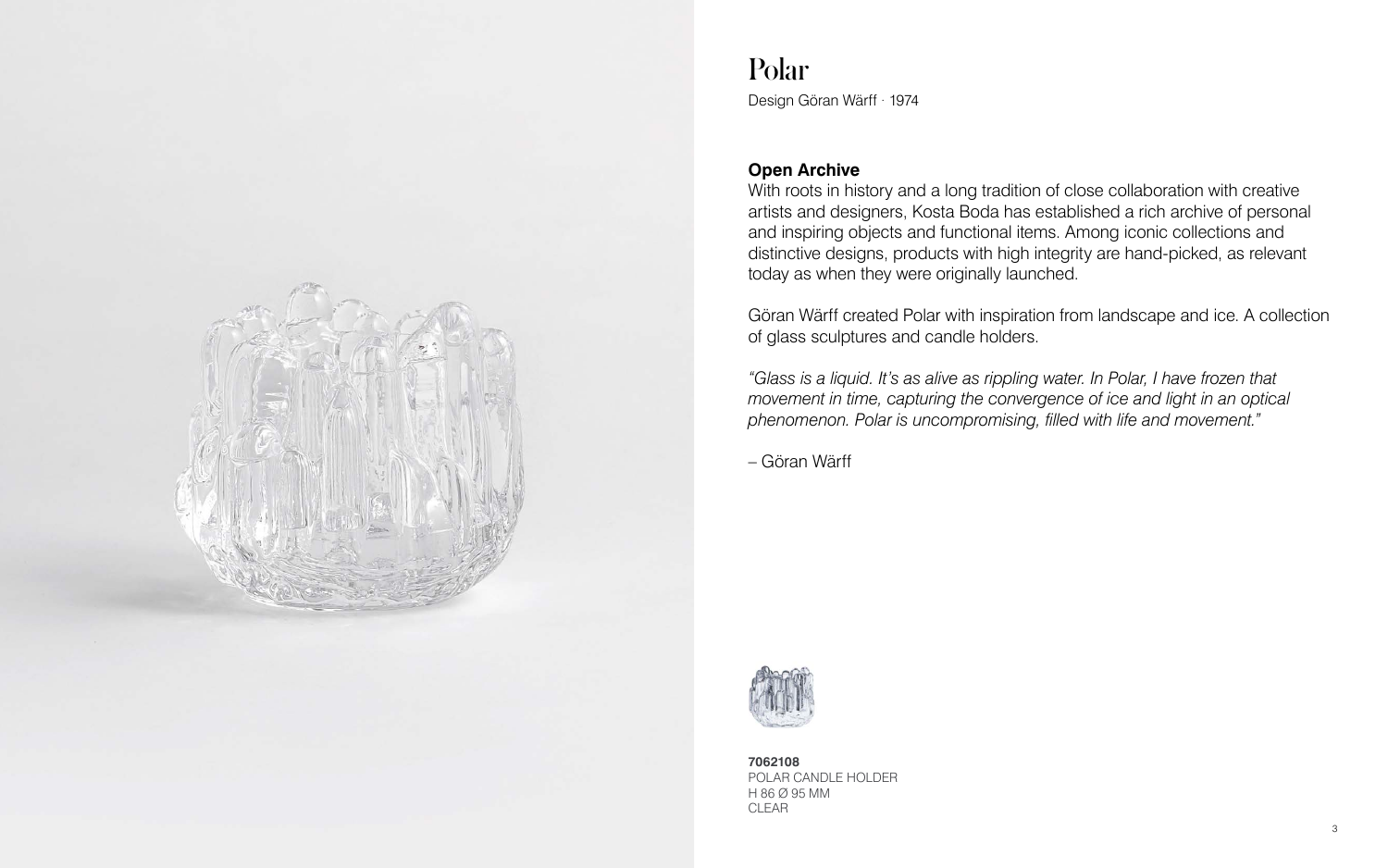#### **7062109** POLAR CANDLE HOLDER H 112 Ø 108 MM CLEAR

## Polar

Design Göran Wärff · 1974

#### **Open Archive**

With roots in history and a long tradition of close collaboration with creative artists and designers, Kosta Boda has established a rich archive of personal and inspiring objects and functional items. Among iconic collections and distinctive designs, products with high integrity are hand-picked, as relevant today as when they were originally launched.

"Glass is a liquid. It's as alive as rippling water. In Polar, I have frozen that *movement in time, capturing the convergence of ice and light in an optical phenomenon. Polar is uncompromising, filled with life and movement."*

Göran Wärff created Polar with inspiration from landscape and ice. A collection of glass sculptures and candle holders.

– Göran Wärff

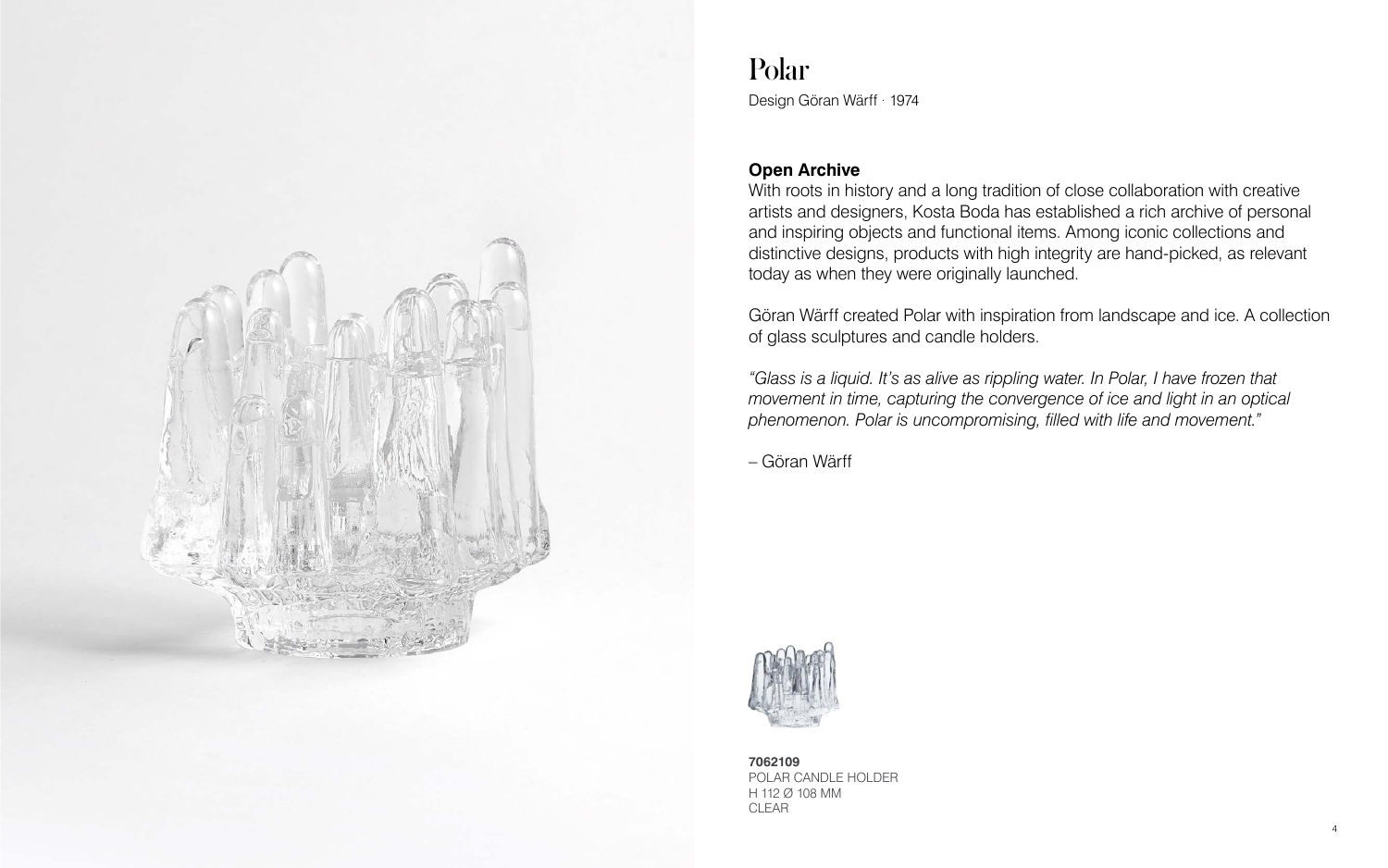

### Polar

Design Göran Wärff · 1974

#### **Open Archive**

With roots in history and a long tradition of close collaboration with creative artists and designers, Kosta Boda has established a rich archive of personal and inspiring objects and functional items. Among iconic collections and distinctive designs, products with high integrity are hand-picked, as relevant today as when they were originally launched.

Few artists have the intuition for glass possessed by Göran Wärff, who has always treasured classical, masterful expertise in glassblowing and grinding. The play of light within the depths of clear glass and the endless optical illusions produced as the glass breaks light are frequent themes of his productions. Beyond glass itself, his primary source of inspiration is nature and the play of light within.





**7062112** POLAR CANDLE HOLDER LARGE H 330 Ø 280 MM WHITE

**7062111** POLAR CANDLE HOLDER MEDIUM H 200 Ø 200 MM WHITE



**7062110** POLAR CANDLE HOLDER SMALL H 160 Ø 160 MM WHITE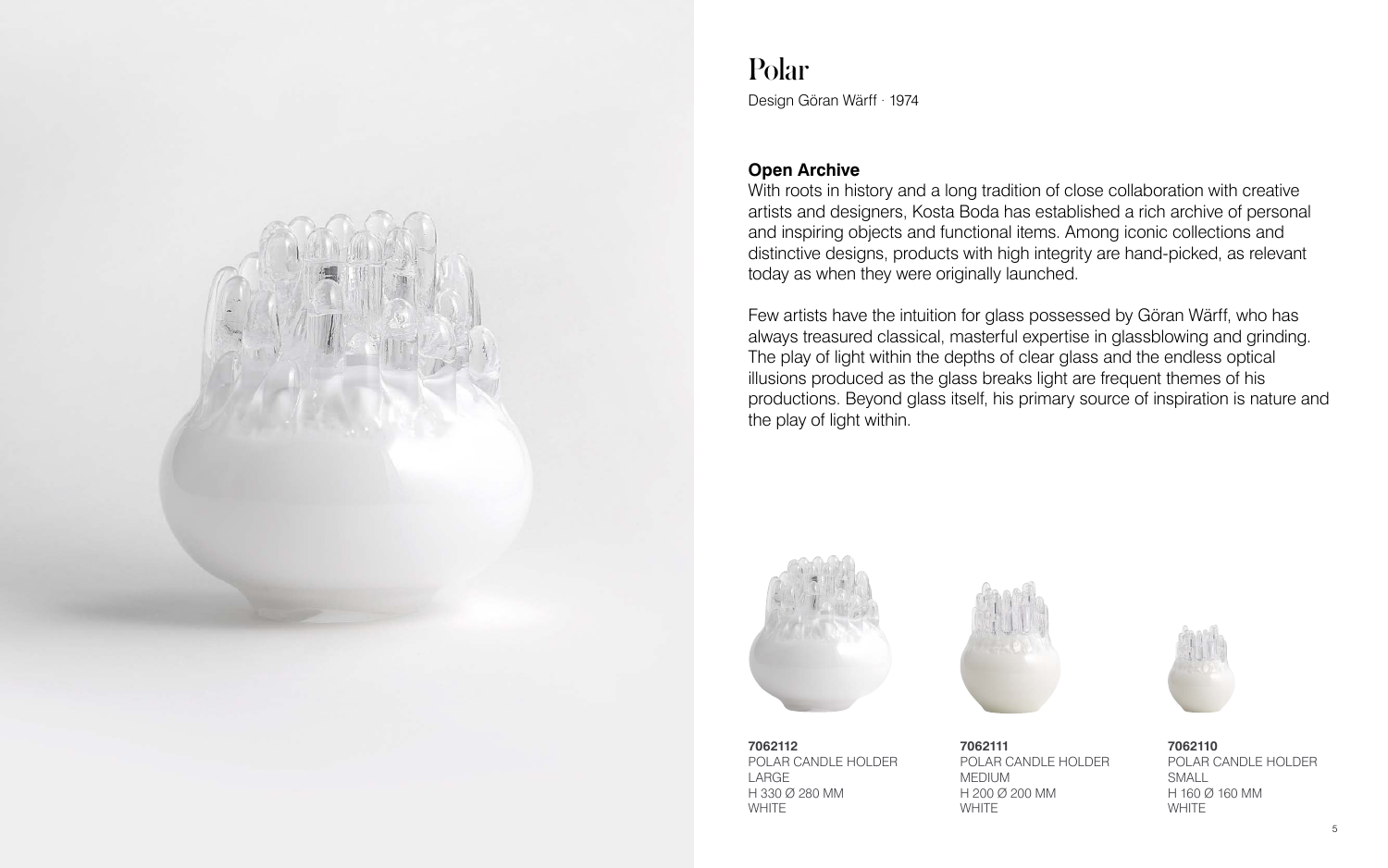#### **Open Archive**

With roots in history and a long tradition of close collaboration with creative artists and designers, Kosta Boda has established a rich archive of personal and inspiring objects and functional items. Among iconic collections and distinctive designs, products with high integrity are hand-picked, as relevant today as when they were originally launched.

The first Open Archive collection is Polar by Göran Wärff. A courageous and artistic object, inspired by landscape and ice. Polar was first launched 1974 after it was made as a gift for the opera house in Sydney. The object's ultimate expression gives the piece strength as sculptural interior design objects with the function of a candle holder.

The production technique makes the mass of glass pour out at the bottom which makes each object unique. An optical illusion arise when the piece is placed in different areas of the room.







### Polar

Design Göran Wärff · 1974

**7062113** POLAR CANDLE HOLDER MEDIUM H 200 Ø 200 MM BLACK





**7062114** POLAR CANDLE HOLDER SMALL H 160 Ø 160 MM BLACK